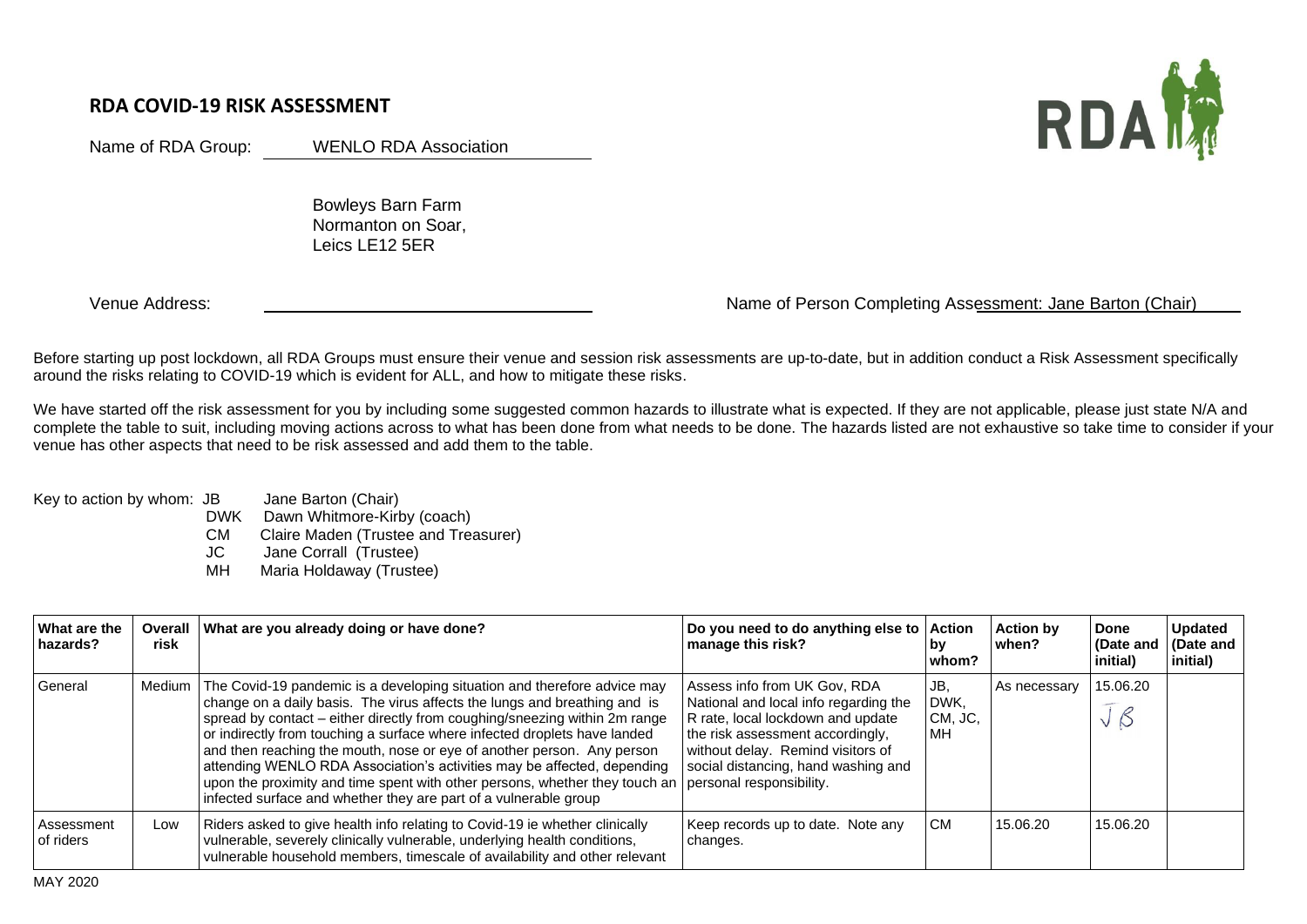| What are the<br>hazards?    | <b>Overall</b><br>risk | What are you already doing or have done?                                                                                                                                                                                                                                                                                                         | Do you need to do anything else to<br>manage this risk?                                                                                                                                                                                                                                          | <b>Action</b><br>bv<br>whom? | <b>Action by</b><br>when? | <b>Done</b><br>(Date and<br>initial) | <b>Updated</b><br>(Date and<br>initial) |
|-----------------------------|------------------------|--------------------------------------------------------------------------------------------------------------------------------------------------------------------------------------------------------------------------------------------------------------------------------------------------------------------------------------------------|--------------------------------------------------------------------------------------------------------------------------------------------------------------------------------------------------------------------------------------------------------------------------------------------------|------------------------------|---------------------------|--------------------------------------|-----------------------------------------|
|                             |                        | factors. Riders also assessed on their physical and intellectual disability.<br>Only independent, healthy riders under 70yo have been identified as suitable<br>candidates to re-start RDA                                                                                                                                                       | Review criteria as lockdown<br>restrictions are lifted or imposed                                                                                                                                                                                                                                |                              |                           | $J_{\beta}$                          |                                         |
| Assessment<br>of volunteers | Low                    | Volunteers asked to give health info which relates to Covid-19 ie whether<br>clinically vulnerable, severely clinically vulnerable, underlying health<br>conditions, vulnerable household members, timescale of availability other<br>relevant factors. Volunteers who may not be able to help on site are able to<br>help remotely with admin   | Keep records up to date. Note any<br>changes, esp if a household member<br>shows symptoms                                                                                                                                                                                                        | JB                           | 15.06.20                  | 15.06.20<br>$J_{\beta}$              |                                         |
| Visitors                    | High                   | Coach (DWK), riders±household member/carer and volunteers±household<br>member/carer may enter the premises providing they have completed an<br>appropriate consent form and undertaken our induction process.<br>Riders and their household are responsible for monitoring their health<br>No other persons will be admitted eg friends, physios | Ask all persons entering premises to<br>confirm they have no Covid19<br>symptoms ie high temperature,<br>persistent cough, loss of taste or<br>smell or living with anyone displaying<br>these symptoms.                                                                                         | <b>DWK</b>                   | 15.06.20                  | 15.06.20<br>JB                       |                                         |
|                             |                        | Ask visitors whether they are well upon arrival                                                                                                                                                                                                                                                                                                  | Consider taking temperatures of all<br>visitors. Equipment not available<br>15.06.20. Advice from Leics and<br>Rutland Sports Assoc 23.06.20<br>against using hand held forehead<br>thermometers - unreliable readings,<br>difficult to ensure calibration,<br>difficulties in recording results | JB                           | 15.06.20                  | 15.06.20<br>JB                       | 23.06.20                                |
|                             |                        | Picture board on website showing layout, protocols etc                                                                                                                                                                                                                                                                                           | Update as lockdown restrictions lifted $\overline{\phantom{a}}$ CM & JC Before restart<br>or imposed                                                                                                                                                                                             |                              |                           |                                      |                                         |
|                             |                        | Note: Meadow School of Riding clients and livery owners also use these<br>premises and are subject to MSR Covid-19 Risk Assessment                                                                                                                                                                                                               | Similar protocols. Ensure<br>communication and action so both<br>are updated similarly                                                                                                                                                                                                           | DWK &<br>JB                  | 15.06.20                  | 15.06.20<br>JB                       |                                         |
| Car parking                 | Low                    | Large outdoor stoned area. Sufficient car parking at 5m distance for 10<br>vehicles. Riders must attend on their own or with one household<br>member/carer. Volunteers attend on their own or with household<br>member(s). Signpost to entrance point displayed                                                                                  | Regular checks of signs to replace<br>misplaced or misinterpreted signs                                                                                                                                                                                                                          | <b>DWK</b>                   | 15.06.20                  | 15.06.20<br>$J\beta$                 |                                         |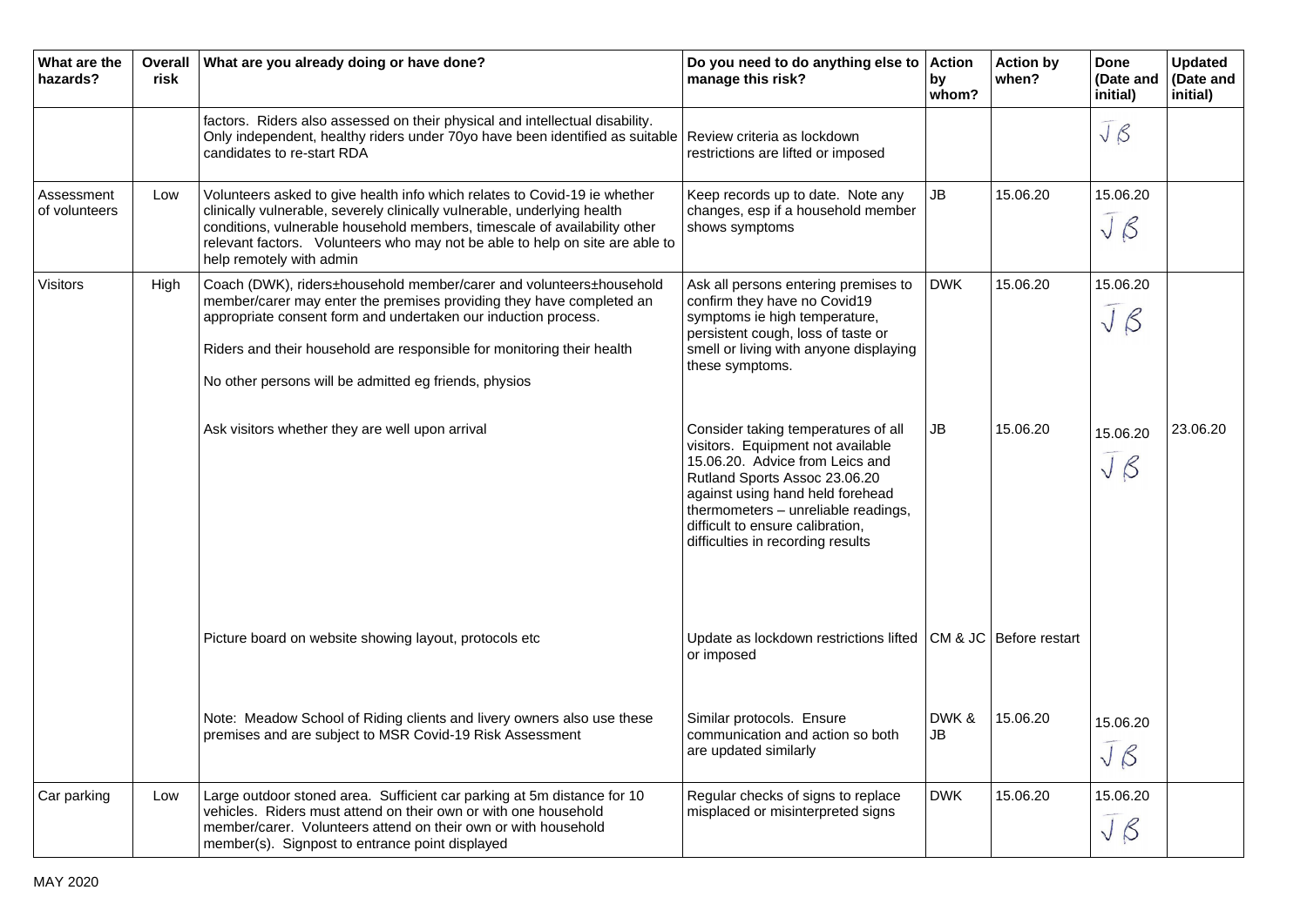| What are the<br>hazards?         | Overall<br>risk | What are you already doing or have done?                                                                                                                                                                                                                                                                                                                                                                                                                                                                                                                                                                                   | Do you need to do anything else to<br>manage this risk?                                                                                                                                                                                                                                                                                                                                                                                                                                                  | <b>Action</b><br>by<br>whom? | <b>Action by</b><br>when? | Done<br>(Date and<br>initial) | <b>Updated</b><br>(Date and<br>initial) |
|----------------------------------|-----------------|----------------------------------------------------------------------------------------------------------------------------------------------------------------------------------------------------------------------------------------------------------------------------------------------------------------------------------------------------------------------------------------------------------------------------------------------------------------------------------------------------------------------------------------------------------------------------------------------------------------------------|----------------------------------------------------------------------------------------------------------------------------------------------------------------------------------------------------------------------------------------------------------------------------------------------------------------------------------------------------------------------------------------------------------------------------------------------------------------------------------------------------------|------------------------------|---------------------------|-------------------------------|-----------------------------------------|
| Access and<br>use of venue       | High            | All visitors must enter via the pedestrian gate and go immediately to the<br>cabin. Signs in place on gate and cabin. The cabin is an enclosed space of<br>6m <sup>2</sup> and labelled zone 1. See Zones section below.<br>All persons sign in<br>Only persons working on the yard and livery owners will be permitted in the<br>stable block areas. Signs and chain are in place to remind people.<br>Riders or their household may use the toilet in the stable block area but will<br>be escorted to ensure they do not visit other areas of the yard<br>Posters are in place to remind people of 2m social distancing | Regular checks of signs to replace<br>misplaced or misinterpreted signs                                                                                                                                                                                                                                                                                                                                                                                                                                  | <b>DWK</b>                   | 15.06.20                  | 15.06.20<br>$J_{\beta}$       |                                         |
| Washing<br>hands                 | High            | Hand washing station installed in cabin. For persons working in the yard<br>there are additional hand washing facilities for interim handwashing. These<br>are located in the toilet and noshery. Areas and surfaces are cleaned at<br>regular intervals and stock is replenished when required<br>Posters instructing all persons to wash hands for 20 seconds on entering<br>and leaving premises are in place in the cabin, noshery, toilet and indoor<br>school                                                                                                                                                        | Cleaned at the end of each day.<br>Products available for individuals to<br>use. Clean door handles and frames,<br>light switch/pull cord, taps and<br>surfaces. Soap, paper towels anti-<br>bac spray topped up each day.<br>Clean washable flannels available,<br>single use, put into a separate<br>container and washed at 60° daily                                                                                                                                                                 | <b>DWK</b>                   | 15.06.20                  | 15.06.20<br>$J_{\beta}$       |                                         |
| Toilet                           | high            | Toilet and surrounding cubicle deep cleaned.<br>Signs and hand washing protocol in place<br>Riders escorted to and from toilet to prevent access to stable area                                                                                                                                                                                                                                                                                                                                                                                                                                                            | Toilet and key areas to have suitable<br>supply of soap, paper towels and<br>cleaning products, with cleaning at<br>start and end of day, and products<br>available for everyone to clean when<br>used. (key areas $=$ door handles in<br>/out, light switch, taps and toilet flush)<br>At the start of each day supplies in<br>the toilet are re-stocked to have<br>soap, paper towels and clean<br>washable flannels which are single<br>use, put into a separate container<br>and washed at 60° daily | <b>DWK</b>                   | 15.05.20                  | 15.06.20<br>$J_{\beta}$       |                                         |
| <b>Riders waiting</b><br>to ride | Low             | All riders and accompanying household member(s)/carer will wait outside<br>the cabin in the designated waiting areas (zone 2) which has shade and<br>seating, or in their own car. Once called for their ride there is further waiting<br>area outside the outdoor school (zone 3)                                                                                                                                                                                                                                                                                                                                         | Clean waiting area seating at the<br>beginning and end of each day.                                                                                                                                                                                                                                                                                                                                                                                                                                      | <b>DWK</b>                   | 15.06.20                  | 15.06.20<br>$J_{\beta}$       |                                         |
| Zones                            | Low             | The premises has been divided into the following areas:                                                                                                                                                                                                                                                                                                                                                                                                                                                                                                                                                                    | Regular checks of chains and signs.<br>Note: part of zone 3 & zone 4 are out                                                                                                                                                                                                                                                                                                                                                                                                                             | <b>DWK</b>                   | 15.06.20                  | 15.06.20                      |                                         |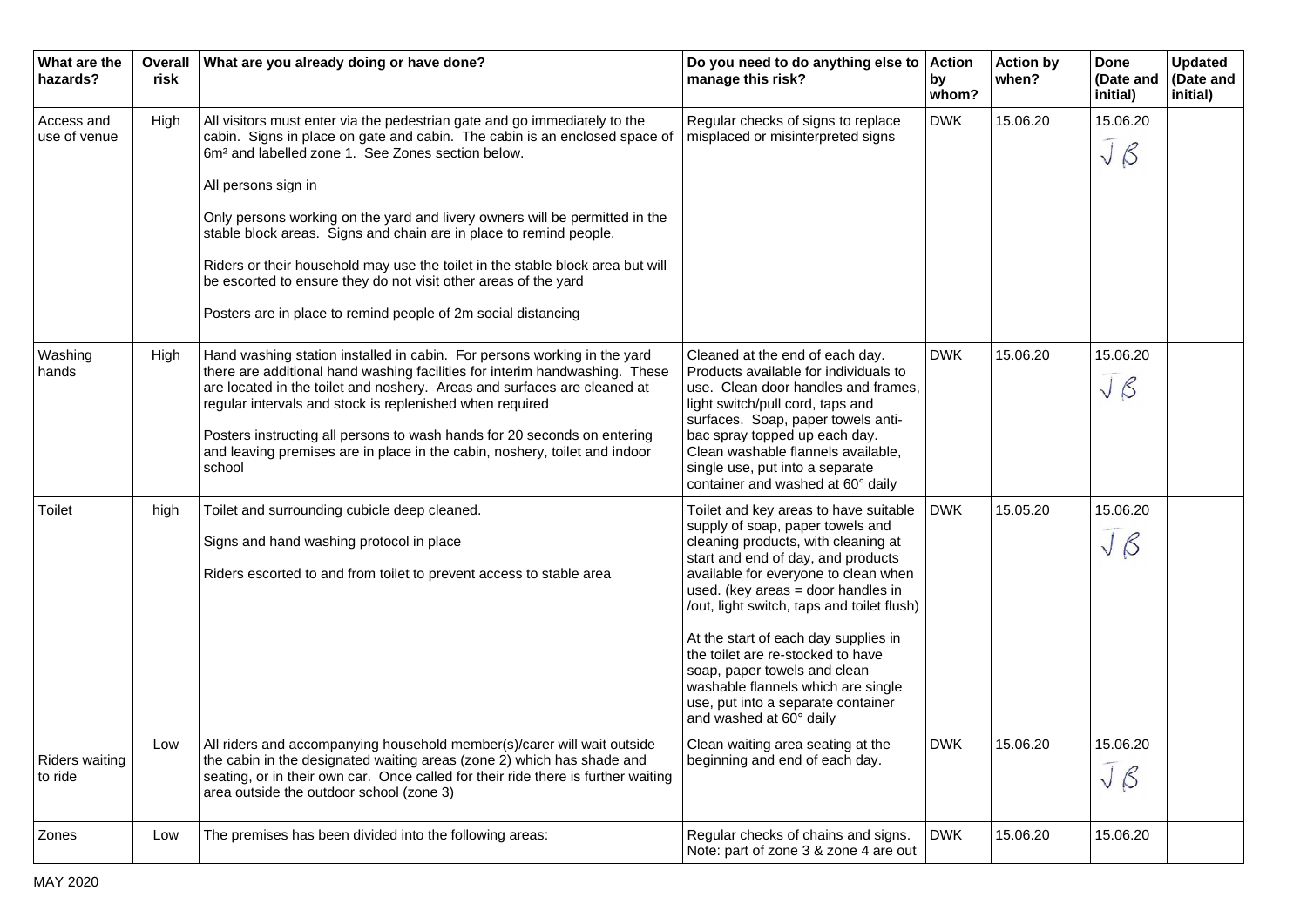| What are the<br>hazards?                                                                                        | <b>Overall</b><br>risk | What are you already doing or have done?                                                                                                                                                                                                                                                                                                                                                                                                                                                                                                                                                                                                                                                                                                                                            | Do you need to do anything else to<br>manage this risk?                                                                            | <b>Action</b><br>by<br>whom? | <b>Action by</b><br>when? | Done<br>(Date and<br>initial) | <b>Updated</b><br>(Date and<br>initial) |
|-----------------------------------------------------------------------------------------------------------------|------------------------|-------------------------------------------------------------------------------------------------------------------------------------------------------------------------------------------------------------------------------------------------------------------------------------------------------------------------------------------------------------------------------------------------------------------------------------------------------------------------------------------------------------------------------------------------------------------------------------------------------------------------------------------------------------------------------------------------------------------------------------------------------------------------------------|------------------------------------------------------------------------------------------------------------------------------------|------------------------------|---------------------------|-------------------------------|-----------------------------------------|
|                                                                                                                 |                        | Unzoned: stable block. Access only for livery owners, volunteers, coach and<br>authorised essential service providers eg farrier, vet by arrangement with<br><b>DWK</b><br>Zone 1: Ramp and cabin 6m <sup>2</sup><br>Zone 2: Waiting area outside cabin<br>Zone 3: Waiting area in open air adjacent to outdoor school. Mounting area.<br>Waiting area outside indoor school (15.06.20 out of bounds). Permitted use<br>wef 04.07.20<br>Zone 4: Indoor school 800m <sup>2</sup> . 15.06.20 out of bounds. Permitted use wef<br>04.07.20<br>Only 1 rider + any other household member (or more than 1 rider if they are<br>from the same household) may be in a Zone at any time, apart from Zone 2<br>where 2 household members may wait whilst maintaining a 2m social<br>distance | of bounds for WENLO RDA (indoor<br>school and waiting area)15.06.20<br>Visual check to make sure people are<br>in the correct zone |                              | 04.07.20<br>04.07.20      | $J_{\beta}$                   |                                         |
| Pooled<br>equipment:<br>hats, boots<br>and<br>fluorescent<br>jackets<br>borrowed by<br>riders and<br>volunteers | High                   | Any equipment (eg hats, boots, fluorescent jackets) borrowed by riders and<br>volunteers must be placed in the meeting room off the cabin without<br>touching any other surface. The equipment is then sanitised before being<br>replaced on the shelves/hooks in the cabin.                                                                                                                                                                                                                                                                                                                                                                                                                                                                                                        | Ensure sufficient time between riders<br>to sanitise equipment effectively if the<br>item is re-used                               | <b>DWK</b>                   | 15.06.20                  | 15.06.20<br>JB                |                                         |
| Hand<br>sanitising                                                                                              | Low                    | Alcohol gel available for all persons working on the yard in the stable block<br>and in the outdoor school.<br>Persons are encouraged to use it frequently                                                                                                                                                                                                                                                                                                                                                                                                                                                                                                                                                                                                                          | Regular checks to ensure supply<br>topped up                                                                                       | <b>DWK</b>                   | 15.06.20                  | 15.06.20<br>$J_{\beta}$       |                                         |
| Tack and<br>equipment                                                                                           |                        | Suitable equine friendly anti-bac purchased for all equipment.<br>All tack and equipment cleaned down after each sessions                                                                                                                                                                                                                                                                                                                                                                                                                                                                                                                                                                                                                                                           | Any tack and equipment used to be<br>cleaned between users<br>Limit the number of people touching<br>tack                          | <b>DWK</b>                   | 15.06.20                  | 15.06.20<br>$J_{\beta}$       |                                         |
| Time between<br>sessions                                                                                        | Low                    | To minimise social contact sessions will have 15 min clear time between<br>sessions                                                                                                                                                                                                                                                                                                                                                                                                                                                                                                                                                                                                                                                                                                 | Review as necessary following re-<br>start                                                                                         | <b>DWK</b>                   | 15.06.20                  | 15.06.20<br>$J\beta$          |                                         |
| Preparation of<br>ponies                                                                                        | Low                    | Ponies will be prepared and tacked up by a volunteer in the stable yard.<br>Volunteers have signed consent forms and completed induction on Covid19<br>protocols. Stirrup length adjusted and girth tightened                                                                                                                                                                                                                                                                                                                                                                                                                                                                                                                                                                       | Keep consent forms and induction<br>forms on file                                                                                  | <b>JB</b>                    | 15.06.20                  | 15.06.20                      |                                         |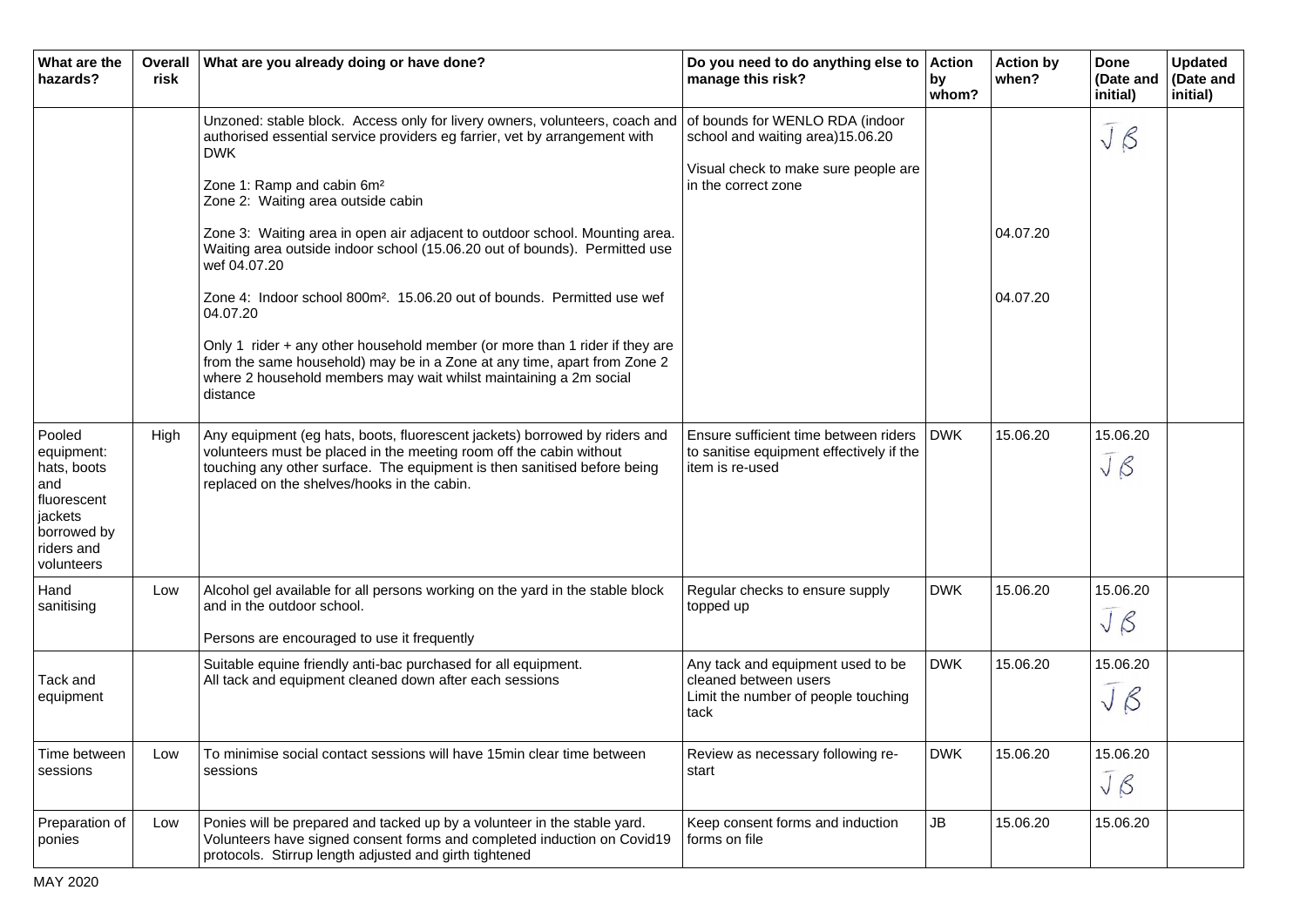| What are the<br>hazards?                                              | <b>Overall</b><br>risk | What are you already doing or have done?                                                                                                                                                                                                                             | Do you need to do anything else to<br>manage this risk?                                                                                                                                                                      | <b>Action</b><br>by<br>whom? | <b>Action by</b><br>when? | <b>Done</b><br>(Date and<br>initial) | <b>Updated</b><br>(Date and<br>initial) |
|-----------------------------------------------------------------------|------------------------|----------------------------------------------------------------------------------------------------------------------------------------------------------------------------------------------------------------------------------------------------------------------|------------------------------------------------------------------------------------------------------------------------------------------------------------------------------------------------------------------------------|------------------------------|---------------------------|--------------------------------------|-----------------------------------------|
|                                                                       |                        |                                                                                                                                                                                                                                                                      |                                                                                                                                                                                                                              |                              |                           | $J\beta$                             |                                         |
|                                                                       |                        | Ponies will be brought to the outdoor school or mounting area and<br>transferred to coach, while maintaining 2m range. The coach will sanitise<br>reins/neckstrap using equine friendly anti-bac cleaner. Riders are asked to<br>wear their own clean riding gloves. | Ask volunteers to confirm they are<br>not displaying signs of Covid19<br>(including others in their household)                                                                                                               | <b>DWK</b>                   | 15.06.20                  | 15.06.20<br>$J_{\beta}$              |                                         |
|                                                                       |                        | Only independent riders to be coached whilst social distancing of 2m range<br>maintained                                                                                                                                                                             | Review criteria as lockdown<br>restrictions lifted or imposed                                                                                                                                                                | <b>DWK</b>                   | As necessary              |                                      |                                         |
|                                                                       |                        | At the end of the RDA session the coach will oversee the rider dismount, re-<br>sanitise the reins/neckstrap and then transfer the pony to a volunteer who<br>will take the pony back to the stable block. Riders are not permitted to take                          | Ensure supply of anti-bac                                                                                                                                                                                                    | <b>DKW</b>                   | 15.06.20                  | 15.06.20<br>$J_{\beta}$<br>15.06.20  |                                         |
|                                                                       |                        | ponies back to the stables<br>Riders are not permitted to assist with stable management and must leave<br>the premises as soon as practically possible                                                                                                               |                                                                                                                                                                                                                              | <b>DWK</b>                   | 15.06.20                  | JB<br>15.06.20<br>$J_{\beta}$        |                                         |
| Meadow<br>School of<br>Riding                                         | Low                    | Currently, only 1:1 lessons and hacks up to 6 riders are taking place on the<br>same premises, using the same equipment and ponies. The MSR risk<br>assessment can be found in the noshery. It follows similar protocols.                                            | Ensure similar risk assessment<br>adhered to                                                                                                                                                                                 | <b>DWK</b>                   | As necessary              | 15.06.20<br>JB                       |                                         |
| Sessions                                                              |                        | Both organisations use the same coach and information between both<br>organisations is well co-ordinated                                                                                                                                                             | Communicate effectively                                                                                                                                                                                                      | <b>DWK</b>                   | 15.06.20                  | 15.06.20<br>$J\beta$                 |                                         |
| Volunteers,<br>Staff and<br>Participants<br>transmitting<br>infection | Low                    | Enough sanitisers, soap, paper towels, washable hand drying flannels, pedal<br>bins on site to support effective hygiene                                                                                                                                             | Maintain sufficient supply levels and<br>regular checks for possible misuse<br>and faults                                                                                                                                    | <b>DWK</b>                   | 15.06.20                  | 15.06.20<br>$J_{\beta}$              |                                         |
|                                                                       |                        | Volunteers/Staff/Participants inducted on changes and new working<br>practices                                                                                                                                                                                       | All to sign Covid-19 consent forms<br>No refreshments served onsite - if<br>needed, all to bring their own<br>Only independent riders to be<br>coached whilst social distancing<br>requirements restrict numbers<br>involved | <b>JB</b>                    | 15.06.20                  | 15.06.20<br>$J\beta$                 |                                         |
|                                                                       |                        | Volunteers can join a designated WhatsApp group "keepcalmandcarryon" to<br>receive urgent messages                                                                                                                                                                   | Update regularly                                                                                                                                                                                                             | <b>DWK</b>                   | 15.06.20                  | 15.06.20                             |                                         |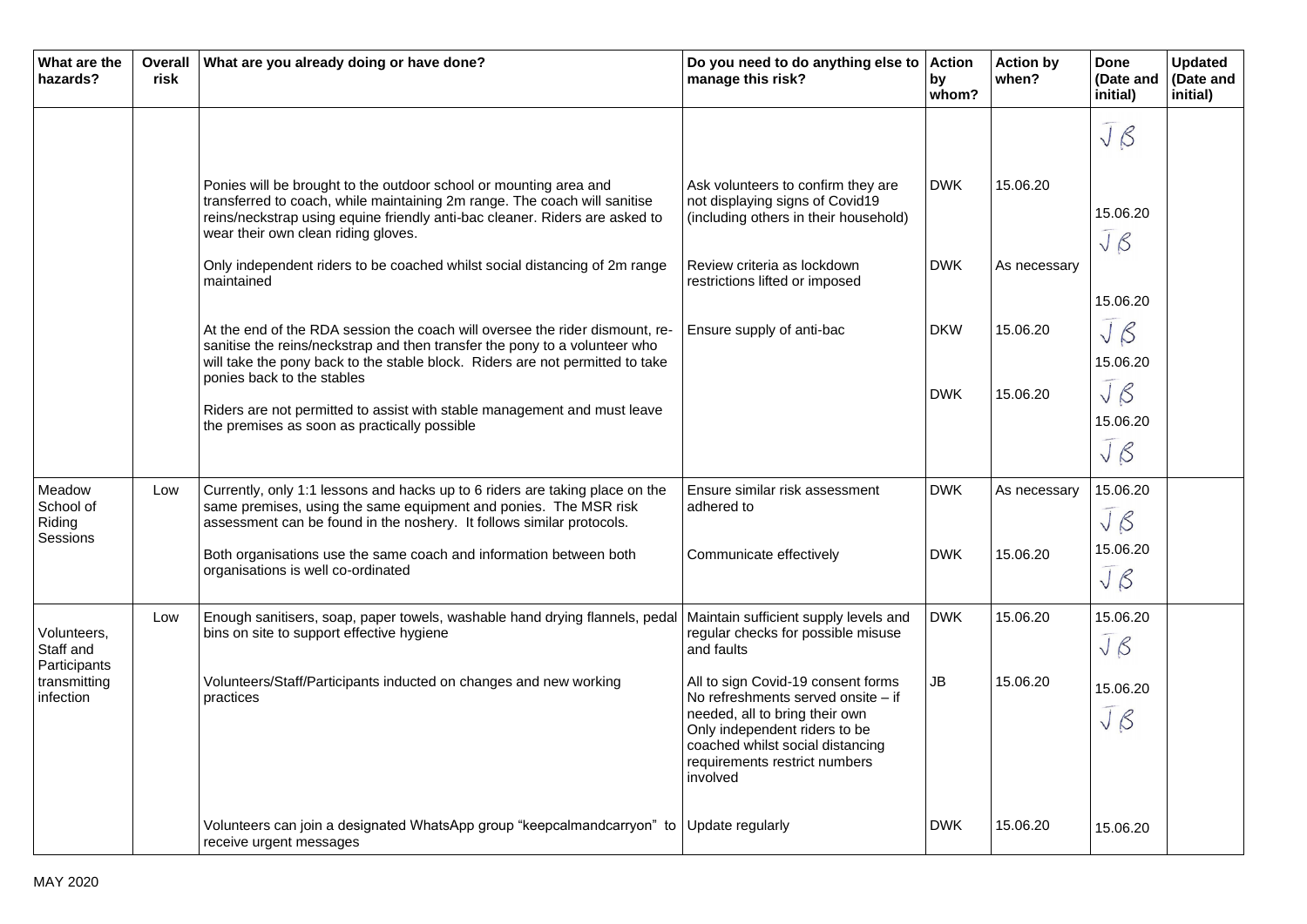| What are the<br>hazards?                       | <b>Overall</b><br>risk | What are you already doing or have done?                                                                                                                                                             | Do you need to do anything else to<br>manage this risk?                                                                        | <b>Action</b><br>by<br>whom? | <b>Action by</b><br>when? | <b>Done</b><br>(Date and<br>initial) | <b>Updated</b><br>(Date and<br>initial) |
|------------------------------------------------|------------------------|------------------------------------------------------------------------------------------------------------------------------------------------------------------------------------------------------|--------------------------------------------------------------------------------------------------------------------------------|------------------------------|---------------------------|--------------------------------------|-----------------------------------------|
|                                                |                        |                                                                                                                                                                                                      |                                                                                                                                |                              |                           | $J\beta$                             |                                         |
| Payments                                       | Low                    | Payments to be made by card or bank transfer where possible. Where not<br>practical, the correct amount of cash should be placed in an envelope                                                      |                                                                                                                                | <b>DWK</b>                   | 15.06.20                  | 15.06.20<br>JB                       |                                         |
| Emergency<br>procedures                        | High                   | Coach is a first aider. Other volunteers may be first aiders. All of whom are<br>aware of updates to procedures during Covid-19, including resuscitation<br>guidance                                 | Ensure training and info updated                                                                                               | <b>DWK</b>                   | As necessary              | 15.06.20<br>JB                       |                                         |
|                                                |                        | First aid kit checked to ensure stocks at right level and face coverings and<br>gloves supplied in case first aid is required                                                                        | Ensure checked 6 monthly                                                                                                       | <b>DWK</b>                   | 15.06.20                  | 15.06.20<br>$J_{\beta}$              |                                         |
| Emergency<br>lockdown<br>following<br>outbreak | Med                    | Notify all riders and volunteers should sessions be stopped following a<br>second wave or a notified case deemed to constitute a risk of infection to<br>others. Guidance in line with UK Gov advice | Ensure WhatsApp group and list of<br>phone numbers/email addresses are<br>available at short notice                            | JB&<br><b>DWK</b>            | As necessary              | 15.06.20<br>JB                       |                                         |
|                                                |                        | Ensure records of all visitors kept for 21 days                                                                                                                                                      | Ensure records kept securely, see<br>data protection below                                                                     | <b>DWK</b>                   | 15.06.20                  | 15.06.20<br>$J\beta$                 |                                         |
|                                                | High                   | Emergency care of ponies in the event of emergency lockdown due to track<br>and trace requiring carers of ponies to self-isolate. Identify a separate group<br>of 3 volunteers on standby to step in | Ensure standby team kept up to date<br>with stable routine                                                                     | <b>DWK</b>                   | 15.06.20                  | 15.06.20<br>$J_{\beta}$              |                                         |
|                                                | Low                    | Leicester city lockdown wef 29.06.20                                                                                                                                                                 | Ensure no visitors permitted on site<br>from the designated lockdown area<br>until restrictions lifted. Review due<br>13.07.20 | <b>DKW</b>                   | 01.07.20                  | 01.07.20<br>JB                       |                                         |
| Data<br>protection                             | Low                    | Ensure all consent forms and personal details given to DKW and kept<br>securely by same                                                                                                              | Chair of Trustees to check procedure<br>6 monthly                                                                              | DWK&<br>JB                   | 15.06.20                  | 15.06.20<br>JB                       |                                         |
|                                                |                        |                                                                                                                                                                                                      |                                                                                                                                |                              |                           |                                      |                                         |